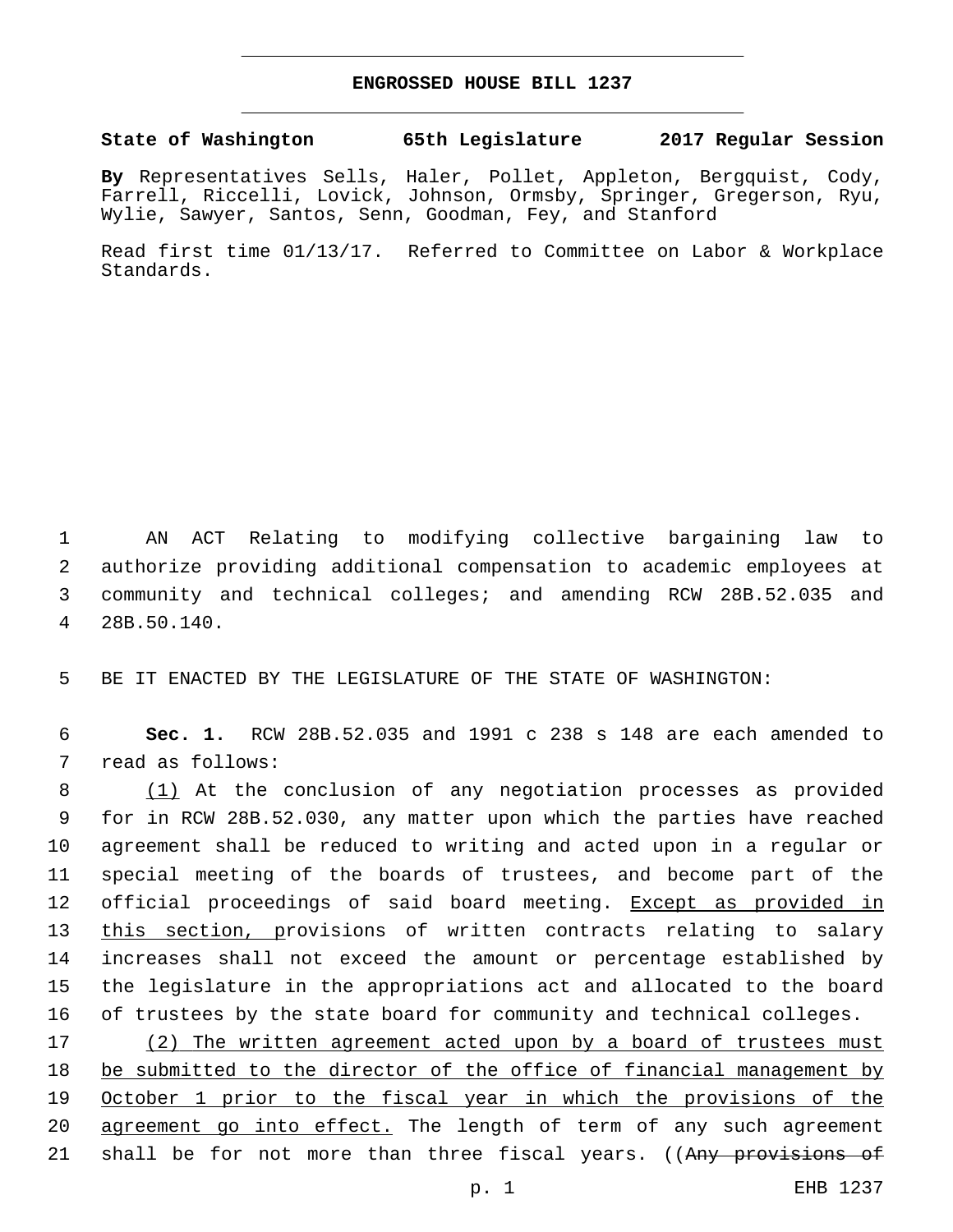these agreements pertaining to salary increases will not be binding upon future actions of the legislature.)) If any provision of a salary increase is changed by subsequent modification of the appropriations act by the legislature, both parties shall immediately enter into collective bargaining for the sole purpose of arriving at 6 a mutually agreed upon replacement for the modified provision.  $\underline{A}$  board of trustees may provide additional compensation to academic employees that exceeds that provided by the legislature.

 **Sec. 2.** RCW 28B.50.140 and 2016 1st sp.s. c 33 s 3 are each 10 amended to read as follows:

11 Each board of trustees:

 (1) Shall operate all existing community and technical colleges 13 in its district;

 (2) Shall create comprehensive programs of community and technical college education and training and maintain an open-door policy in accordance with the provisions of RCW 28B.50.090(3);

 (3) Shall employ for a period to be fixed by the board a college president for each community and technical college and, may appoint a president for the district, and fix their duties and compensation, which may include elements other than salary. Compensation under this subsection shall not affect but may supplement retirement, health care, and other benefits that are otherwise applicable to the presidents as state employees. The board shall also employ for a period to be fixed by the board members of the faculty and such other administrative officers and other employees as may be necessary or appropriate and fix their salaries and duties. Except as provided for academic employees in RCW 28B.52.035 and except for increments provided with local resources during the 2015-2017 fiscal biennium, compensation and salary increases under this subsection shall not exceed the amount or percentage established for those purposes in the state appropriations act by the legislature as allocated to the board of trustees by the state board for community and technical colleges. The state board for community and technical colleges shall adopt rules defining the permissible elements of compensation under this 35 subsection;

 (4) May establish, in accordance with RCW 28B.77.080, new facilities as community needs and interests demand. However, the authority of boards of trustees to purchase or lease major off-campus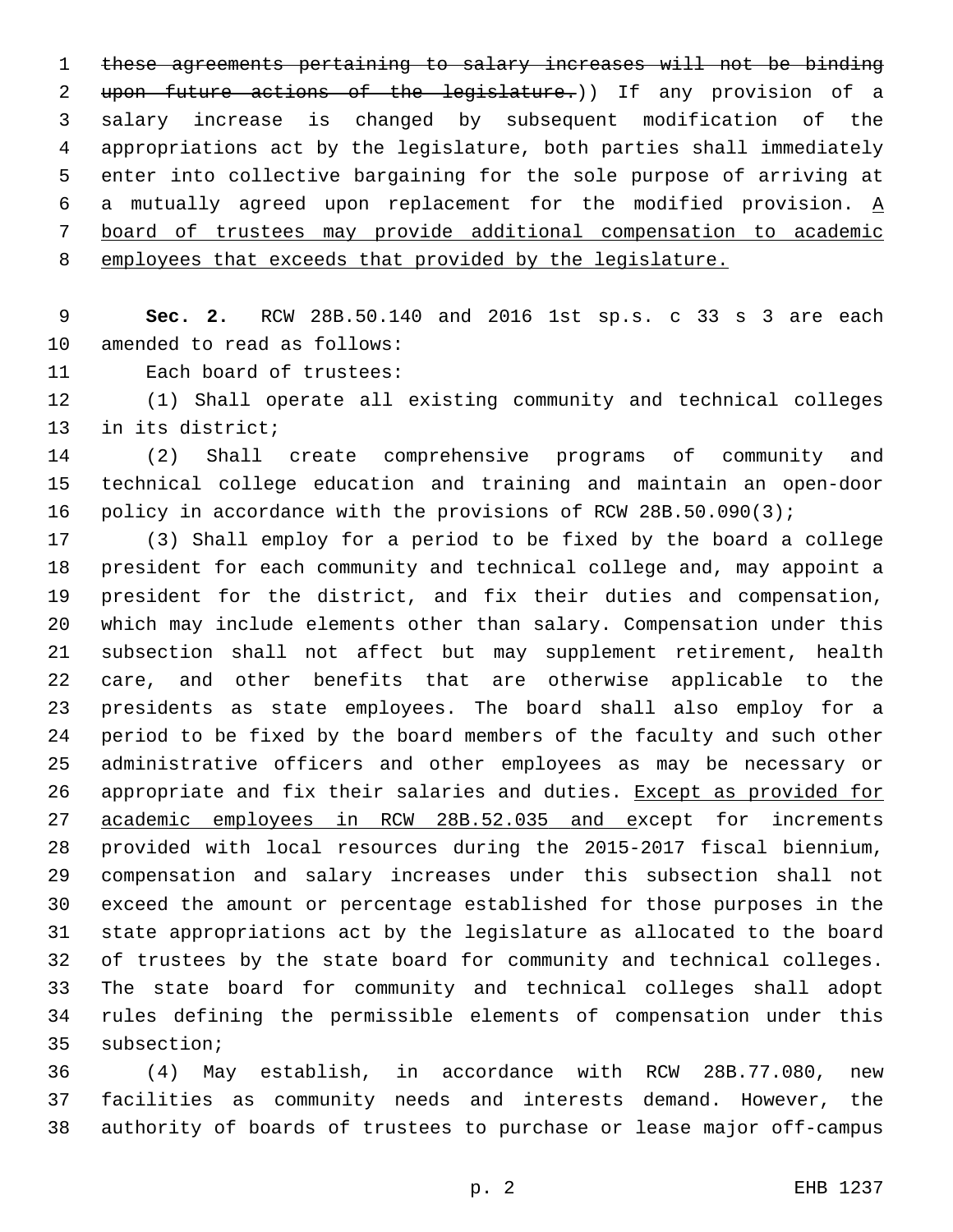facilities shall be subject to the approval of the student achievement council pursuant to RCW 28B.77.080;2

 (5) May establish or lease, operate, equip and maintain dormitories, food service facilities, bookstores and other self- supporting facilities connected with the operation of the community 6 and technical college;

 (6) May, with the approval of the college board, borrow money and issue and sell revenue bonds or other evidences of indebtedness for the construction, reconstruction, erection, equipping with permanent fixtures, demolition and major alteration of buildings or other capital assets, and the acquisition of sites, rights-of-way, easements, improvements or appurtenances, for dormitories, food service facilities, and other self-supporting facilities connected with the operation of the community and technical college in accordance with the provisions of RCW 28B.10.300 through 28B.10.330 16 where applicable;

 (7) May establish fees and charges for the facilities authorized hereunder, including reasonable rules and regulations for the government thereof, not inconsistent with the rules of the college board; each board of trustees operating a community and technical college may enter into agreements, subject to rules of the college board, with owners of facilities to be used for housing regarding the management, operation, and government of such facilities, and any 24 board entering into such an agreement may:

 (a) Make rules for the government, management and operation of such housing facilities deemed necessary or advisable; and

 (b) Employ necessary employees to govern, manage and operate the same;

 (8) May receive such gifts, grants, conveyances, devises and bequests of real or personal property from private sources, as may be made from time to time, in trust or otherwise, whenever the terms and conditions thereof will aid in carrying out the community and technical college programs as specified by law and the rules of the state college board; sell, lease or exchange, invest or expend the same or the proceeds, rents, profits and income thereof according to the terms and conditions thereof; and adopt rules to govern the receipt and expenditure of the proceeds, rents, profits and income 38 thereof;

 (9) May establish and maintain night schools whenever in the discretion of the board of trustees it is deemed advisable, and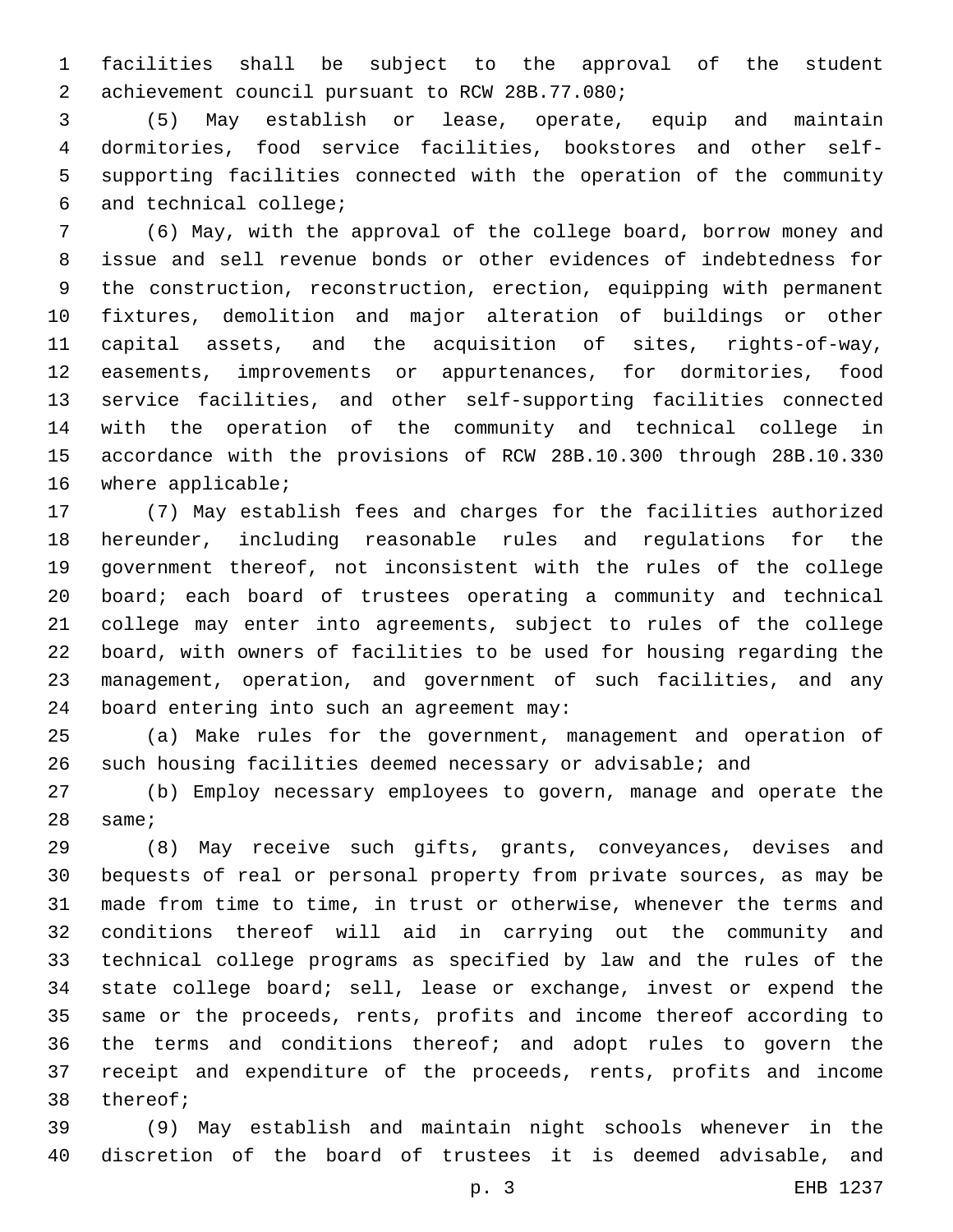authorize classrooms and other facilities to be used for summer or night schools, or for public meetings and for any other uses consistent with the use of such classrooms or facilities for 4 community and technical college purposes;

 (10) May make rules for pedestrian and vehicular traffic on property owned, operated, or maintained by the district;

 (11) Shall prescribe, with the assistance of the faculty, the course of study in the various departments of the community and technical college or colleges under its control, and publish such 10 catalogues and bulletins as may become necessary;

 (12) May grant to every student, upon graduation or completion of a course of study, a suitable diploma, degree, or certificate under the rules of the state board for community and technical colleges that are appropriate to their mission. The purposes of these diplomas, certificates, and degrees are to lead individuals directly to employment in a specific occupation or prepare individuals for a bachelor's degree or beyond. Technical colleges may only offer transfer degrees that prepare students for bachelor's degrees in professional fields, subject to rules adopted by the college board. In adopting rules, the college board, where possible, shall create consistency between community and technical colleges and may address issues related to tuition and fee rates; tuition waivers; enrollment counting, including the use of credits instead of clock hours; degree granting authority; or any other rules necessary to offer the associate degrees that prepare students for transfer to bachelor's degrees in professional areas. Only colleges under RCW 28B.50.810 or 28B.50.825 may award baccalaureate degrees. The board, upon recommendation of the faculty, may also confer honorary associate of arts degrees, or if it is authorized to award baccalaureate degrees may confer honorary bachelor of applied science degrees, upon persons other than graduates of the community college, in recognition of their learning or devotion to education, literature, art, or science. No degree may be conferred in consideration of the payment of money 34 or the donation of any kind of property;

 (13) Shall enforce the rules prescribed by the state board for community and technical colleges for the government of community and technical colleges, students and teachers, and adopt such rules and perform all other acts not inconsistent with law or rules of the state board for community and technical colleges as the board of trustees may in its discretion deem necessary or appropriate to the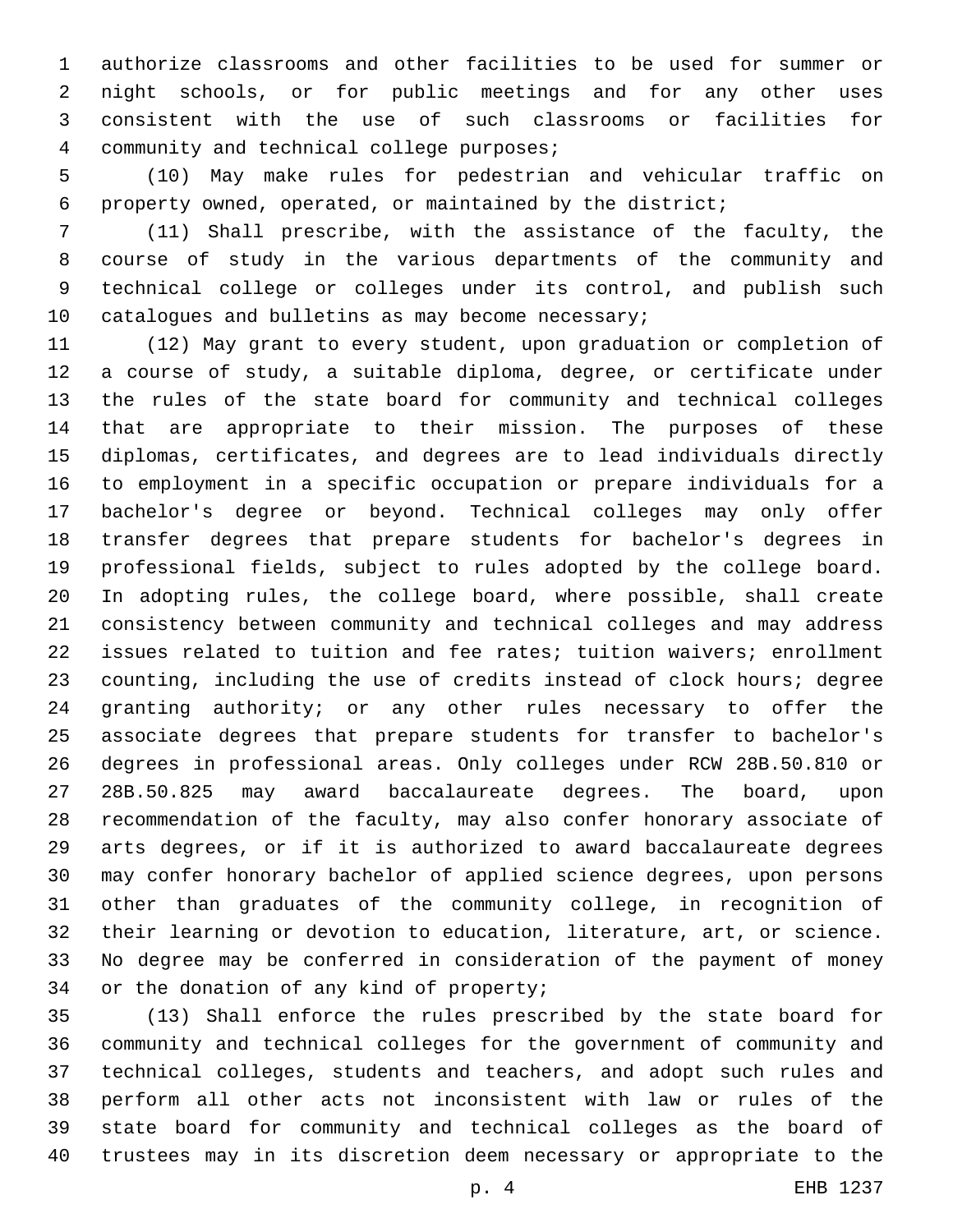administration of college districts: PROVIDED, That such rules shall include, but not be limited to, rules relating to housing, scholarships, conduct at the various community and technical college facilities, and discipline: PROVIDED, FURTHER, That the board of trustees may suspend or expel from community and technical colleges students who refuse to obey any of the duly adopted rules;

 (14) May, by written order filed in its office, delegate to the president or district president any of the powers and duties vested in or imposed upon it by this chapter. Such delegated powers and 10 duties may be exercised in the name of the district board;

 (15) May perform such other activities consistent with this 12 chapter and not in conflict with the directives of the college board;

 (16) Notwithstanding any other provision of law, may offer educational services on a contractual basis other than the tuition and fee basis set forth in chapter 28B.15 RCW for a special fee to private or governmental entities, consistent with rules adopted by the state board for community and technical colleges: PROVIDED, That the whole of such special fee shall go to the college district and be not less than the full instructional costs of such services including any salary increases authorized by the legislature for community and technical college employees during the term of the agreement: PROVIDED FURTHER, That enrollments generated hereunder shall not be counted toward the official enrollment level of the college district 24 for state funding purposes;

 (17) Notwithstanding any other provision of law, may offer educational services on a contractual basis, charging tuition and fees as set forth in chapter 28B.15 RCW, counting such enrollments for state funding purposes, and may additionally charge a special supplemental fee when necessary to cover the full instructional costs of such services: PROVIDED, That such contracts shall be subject to review by the state board for community and technical colleges and to such rules as the state board may adopt for that purpose in order to assure that the sum of the supplemental fee and the normal state funding shall not exceed the projected total cost of offering the educational service: PROVIDED FURTHER, That enrollments generated by courses offered on the basis of contracts requiring payment of a share of the normal costs of the course will be discounted to the 38 percentage provided by the college;

 (18) Shall be authorized to pay dues to any association of 40 trustees that may be formed by the various boards of trustees; such